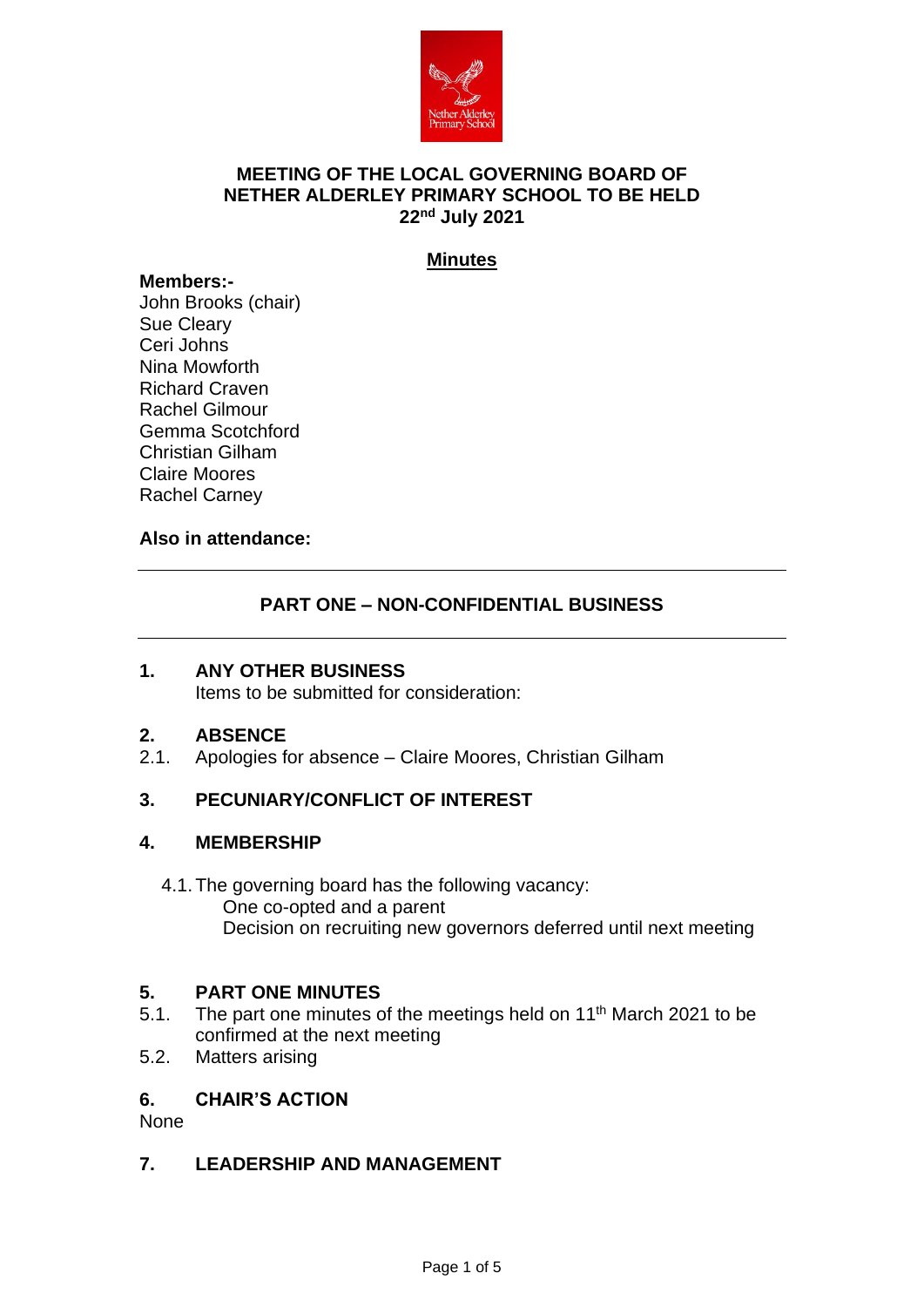

- 7.1. The CEO's latest report to the Trust. A safeguarding lead for the trust has been appointed to promote a common approach.
- 7.2. Early Reading and Phonics report

Little Wandle approach will be followed by many schools in the trust. New books will be purchased and a subscription to the organisation. Early Reading and Phonics will be a key area in the school development plan in 2021-22 and will be a key component in the monitoring schedule.

## 7.3.The termly leadership report from the headteacher

- **Pupil numbers**
	- o Number on roll
	- o Admissions in September
	- o Y6 transfers to secondary schools
	- o Class organisation for 2021-22
- **Attendance**
	- o Attendance (current and trend)
	- o Persistent absence
- **Complaints**
- **Curricular reviews**
- **Exclusions**
- **Finance**
- **Pupil Outcomes – trend and current year**

## 7.4. Matters arising from the headteacher's report:

- Discussed progress during lockdown and home learning
- 2021 Early Years achievement is a concern
- JB and CJ to follow up with trust finance team to query discrepancy between carry forward and bank account – 35 k and 70k
- 7.5.Governor training
	- Governors to possibly have some training on Metacognition and self-regulated learning

## **8. FINANCE AND PREMISES**

- 8.1 Budget update for 2020-21
- 8.2 Approve Budget for 2021-22
	- Governors approved the budget for 2021-22
- 8.3 Fundraising
	- Over £1.5k raised at the fun run used to purchase Early Reading and Phonics resources
	- Future fundraising to be directed at surfacing for Early Years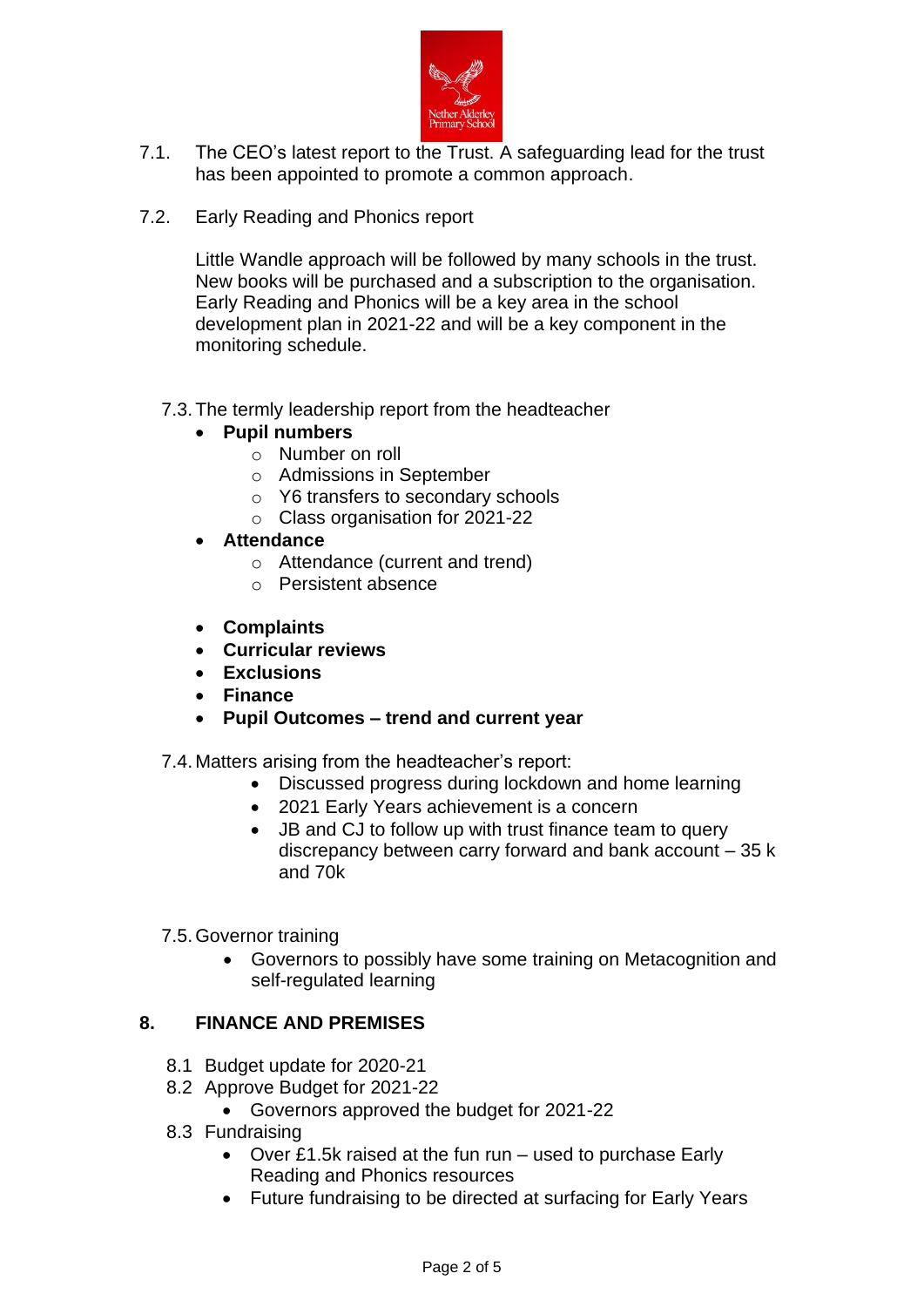

- 8.4 Maintenance work
	- Tree coppicing and TMVs need replacing
	- Trust are going to replace fencing around the perimeter and also looking at refitting the kitchen.
	- In future they will look at the central heating system.

## **9. STAFFING**

The staffing plan for 2021-22

Concerns expressed about teaching provision planned for 2021-22 and pressures upon rest of staff. School finances and trust reserves policy has determined teaching complement.

Changes to TA hours approved

R Brown retirement - thanks extended to Mrs Brown after 17 years of service.

## **10.SPECIAL PROJECTS**

Website needs updating and can utilise trust team to help Promotion required to address lower pupil numbers

## **11.QUALITY OF TEACHING AND LEARNING**

- i. Catch-up Plan Targeted pupils have progressed well form the additional sessions provided
- ii. Curriculum action plan Subject leaders are taking a more active monitoring role. Q. who decides deep dives? Early reading – all schools get this plus another foundation subject SIP has suggested Maths or Writing with a focus on pupils achieving Greater Depth. Can EYFS be a deep-dive ? Yes it is probable that this will be looked at.
- iii. Progress and achievement data Data shared and scrutinised. EYFS highlighted.

## **10.PERSONAL DEVELOPMENT, BEHAVIOUR AND WELFARE**

- a. Safeguarding Section 175 audit completed in July and policy will be updated again next term Q Do after school club have CPOMS logins. They have own systems.
- b. Health and Safety update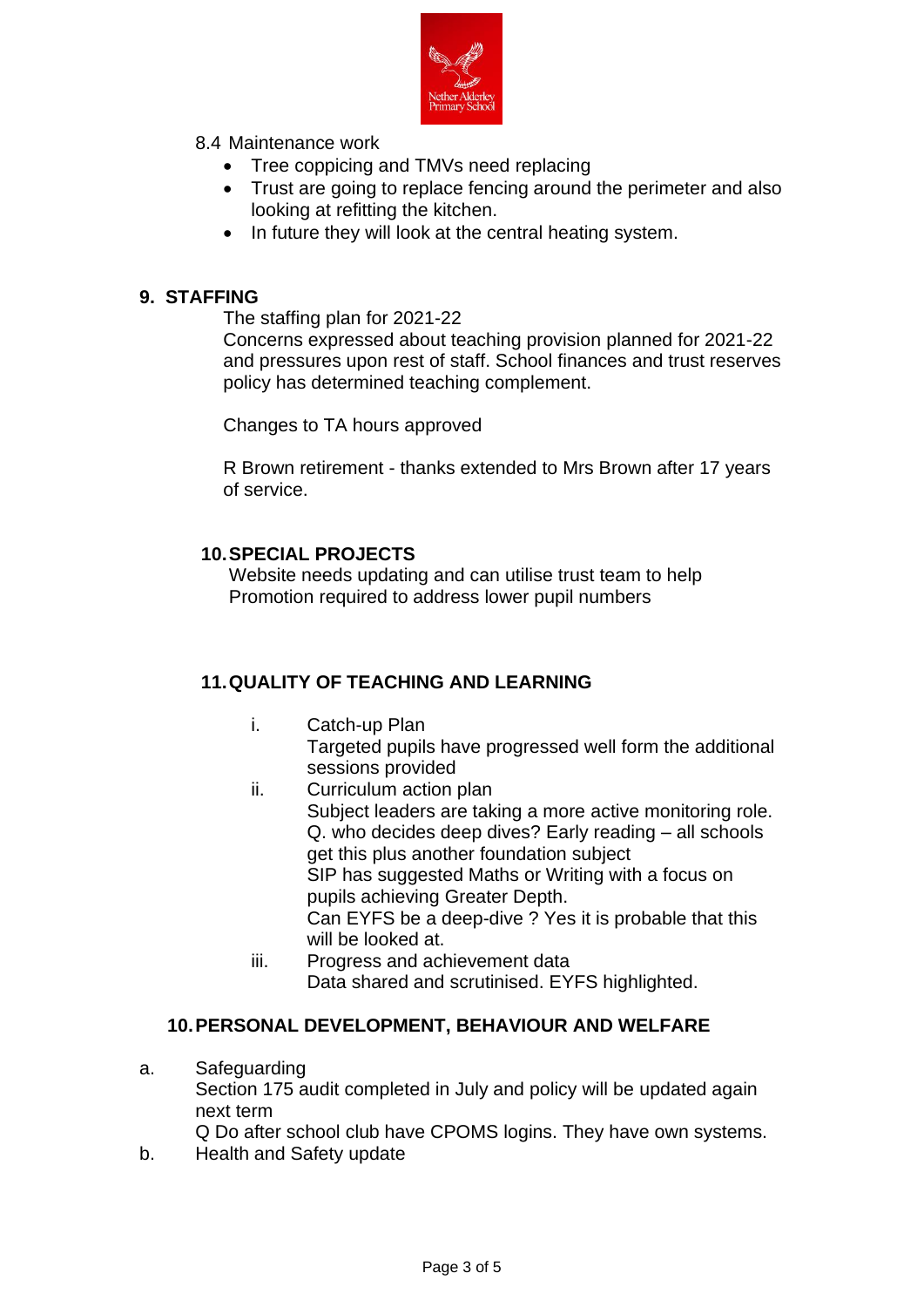

Smartlog is the new trust way of managing health and safety which covers training, risk assessments and first aid. We are working towards becoming completely compliant.

#### **11.DIRECTOR'S REPORT**

9.1The report by the Director of Children's Services for the summer term was discussed

## **12.SCHOOL POLICIES**

#### **13.TERM DATES**

a. Term dates for 2021-22 revised - approved

#### **14.COMPLAINTS**

None received

#### **15.ANY OTHER BUSINESS**

Aims, Vision, Motto, Rules – to be discussed and finalised by staff at INSET day and then presented to governors at the next meeting

Thanks to all the staff for coping during a difficult year.

## **16.MEETINGS**

The dates and times for the full governing board meetings for 2021-22 to be agreed.

Autumn term: 25<sup>th</sup> November 2021 Spring term: 24<sup>th</sup> March 2022 Summer term: 30th June 2022

All at 6pm

--------------------------------- Chair

--------------------------------- Dated